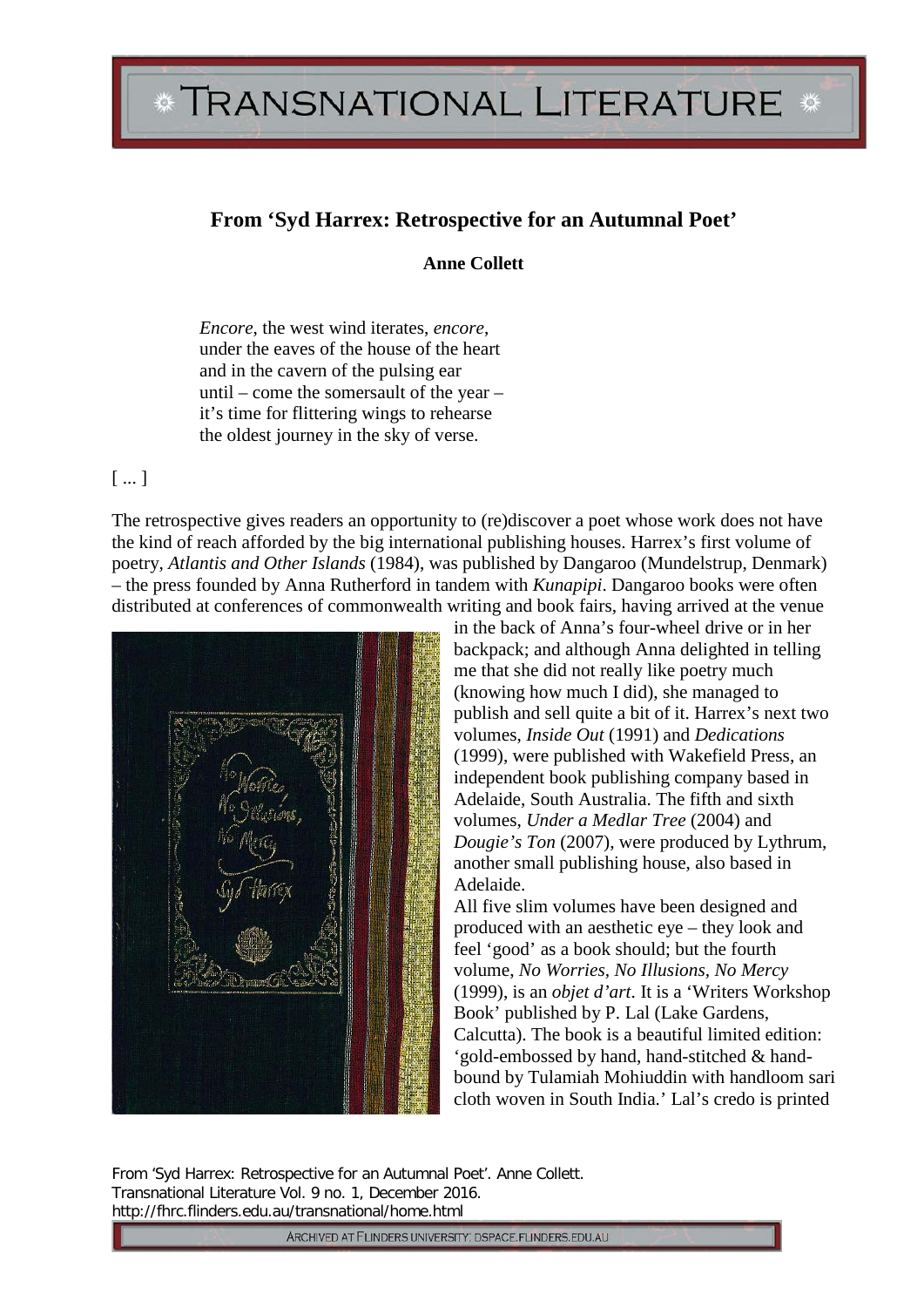at the back of the volume. Here he notes that '[a]lternative publishing is desperately needed wherever commercial publication rules' because of the nexus between 'high-profile PRconscious book publishers, semi-literate booksellers, moribund ... libraries, poorly informed and nepotistic underlings in charge of book review pages ... of most national newspapers and magazines, and biased bulk purchases of near worthless books by bureaucratic institutions ...' (n.p.). This credo sounds more like a diatribe than a statement of belief; but although this might be Lal's (biased) perspective on the book trade in India, much of it sounds all too familiar to the Australian editor of this journal. However, whilst I believe that independence is something to be valued, the difficulties of distribution attendant on cottage-industry publishing is in part reason for my decision to institute the new tradition of a literary retrospective in this journal; the inherent irony is of course that *Kunapipi* too is a cottage industry and its distribution and accessibility is dependent on the loyalty of friends and colleagues, the inclination of individual subscribers and the buying policies of libraries. Yet whilst independent publishers allow copyright to remain with authors, the retrospective does not come at any cost. '*All* copyright,' Lal notes of Writers Workshop publications, 'remains with the writer' (emphasis his) as of course it should if respect for the author's intellectual property rights is to be honoured.

Perhaps my introduction to Syd Harrex's work is too much of an introduction to the publishing industry and the publication of poetry in particular, but then, this is the first retrospective I have mounted and it seems it must come with the usual explanation of *raison d'etre* and indeed, something of a credo. So to the poet and his poetry, and my selection of poems ... I have titled this piece 'Retrospective for an Autumnal Poet,' not so much to indicate that the poet is in the Autumn of his life (although he is that), but to suggest something about the mediative quality of Harrex's poetry that tends, even in its earliest incarnations, to nostalgia – by which perhaps I mean an awareness of, even a dwelling on, mortality and the inevitability of loss. This is an inevitability tempered by a faith in life, love and beauty. Keats is never far away (as acknowledged by Harrex in the epigraph to his first volume, *Atlantis*, and carried by the west wind of 'Encore' into his latest volume, *Dougie's Ton*).

An overt example of Harrex's tendency is the poem, 'All a Green Willow,' included in the volume *Inside Out*:

> A boy's year like mine had just two seasons: Aussie Rules and Cricket.

The discovery of girls and swimming after tennis also glowed with summer good,

but the time on which I gloat is saturated by the smell of linseed oil in willow wood. Rich then and complex now the leather rush of red, the race across the stain of green:

From 'Syd Harrex: Retrospective for an Autumnal Poet'. Anne Collett. Transnational Literature Vol. 9 no. 1, December 2016. http://fhrc.flinders.edu.au/transnational/home.html

ARCHIVED AT FLINDERS UNIVERSITY: DSPACE.FLINDERS.EDU.AU

2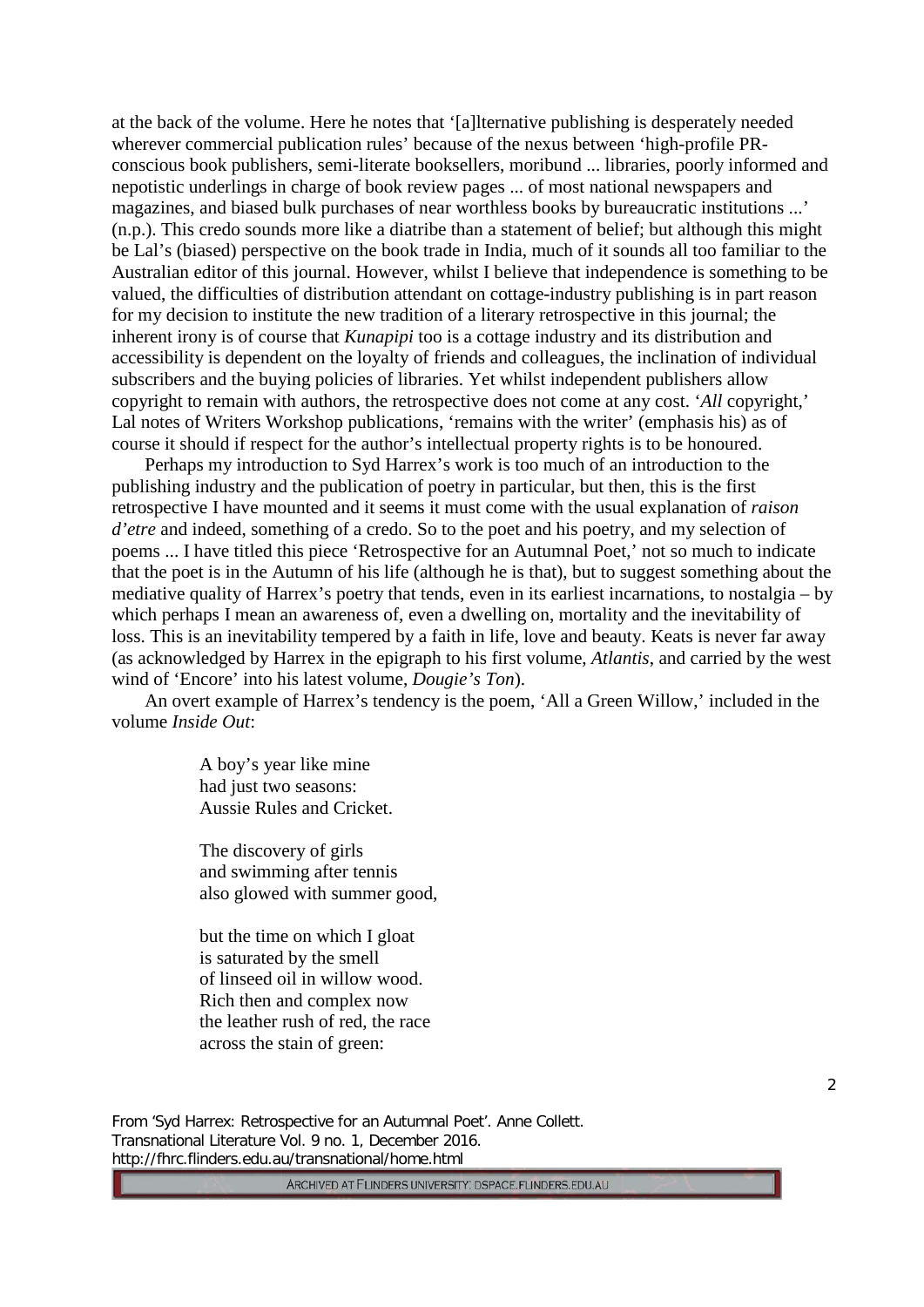They helped me read a poem's beauty through, see its stumps of birth and death, with life running in-between.

To describe a poem like this as nostalgic is a bit misleading, for unlike Keats, Harrex does not dwell in, or feed on, melancholy, rather, the place where he is now is constantly evaluated in light of where he has come and what brought him here – the experience of a life that gives precedence to the art of friendship (a green willow). 'And that's how death should be / the past nurturing the future' Harrex writes in 'The Rain it Raineth Every Day.' 'So be yourself,' he enjoins:

> So be yourself ... once insignificant now a chiseller of messages on headstones (a dying art you say) but a decent way of making a living.

A warm sense of humour and an (extra)ordinary humanity, pervades Harrex's poetic observation and reflection. The poem as a cricket pitch, or indeed, life itself as a cricket pitch, is a metaphor that might seem either forced or clichéd but Harrex manages to avoid both pitfalls. The poet is well-aware of the dangers, remarking in the sonnet, 'Surviving Clichés,' that:

> Some simple words refuse to serve our needs without banality, while true and tried experience decays to platitudes.

But some simple poems do not refuse to serve the poet's needs. 'All a Green Willow' retains a simple integrity – it carries the aura of being truly felt. The achieved effect of 'truth' is the poet's craft – an art so skilled that it gives the appearance of artlessness. Perhaps this is just an indication of my personal preference, but for me Harrex's best work is that which is not asked to carry too great a burden.

## [ ... ]

For Harrex, poetry is a lived experience – it colours who he is, the way he sees the world and the way he gives that world back to himself and his readers in his poetic art. 'Walking Out in the Clare Valley' is a perfect example (but then so are all the poems I have chosen for this retrospective). In a poetic exemplar of the Romantic ethos (whose title calls to mind the Romantic poet John Clare) Harrex wonders as he wanders in nature: writing is mind-walking that takes its pace and rhythm from the body. Stanza six reads:

> A large log across your path invited you to sit

> > 3

From 'Syd Harrex: Retrospective for an Autumnal Poet'. Anne Collett. Transnational Literature Vol. 9 no. 1, December 2016. http://fhrc.flinders.edu.au/transnational/home.html

ARCHIVED AT FLINDERS UNIVERSITY. DSPACE.FLINDERS.EDU.AU